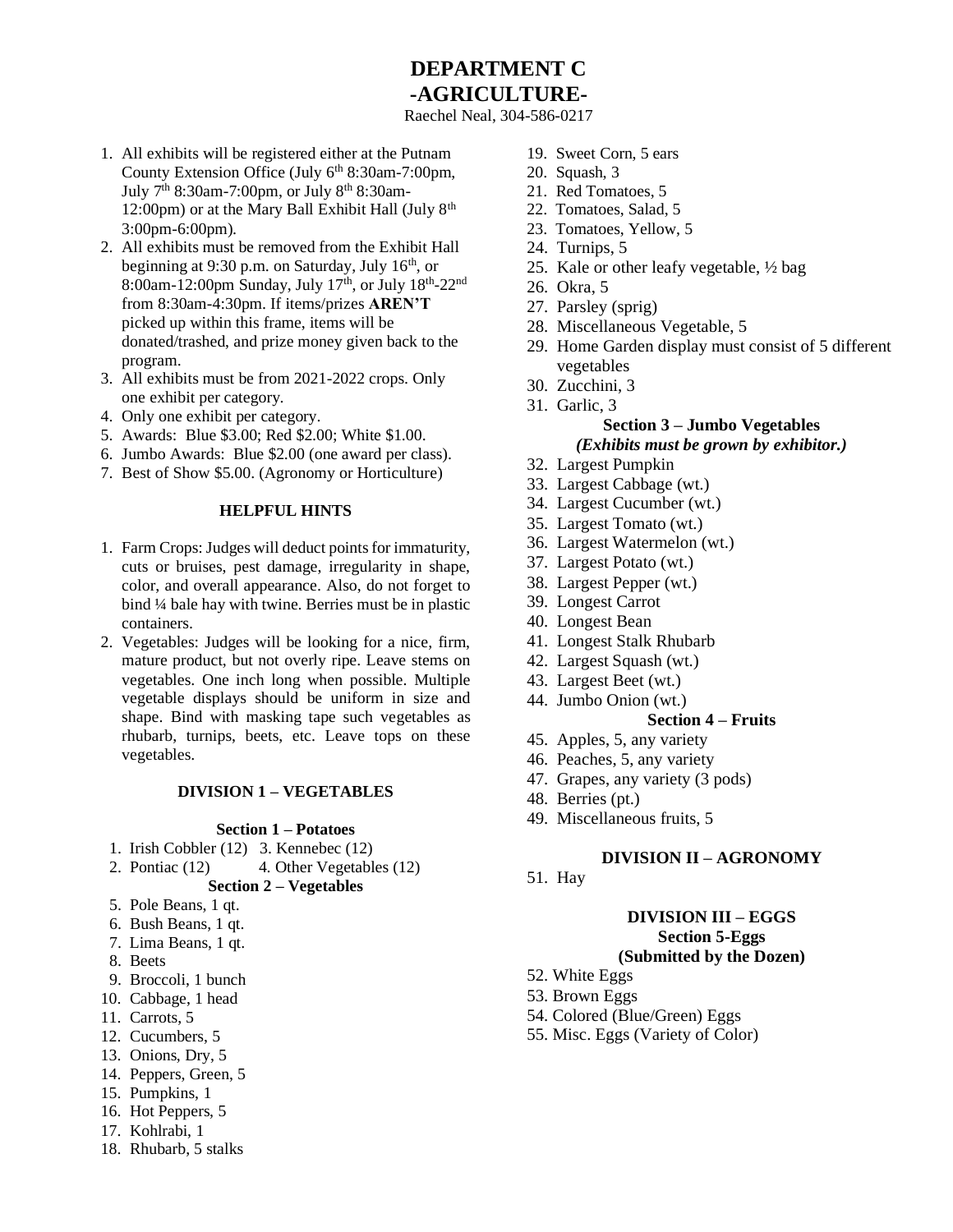## **DEPARTMENT D FOOD PRESERVATION, QUILTING, CRAFTS, ART AND PHOTOGROPHY, NEEDLE WORK, AND FLOWERS**

Chairpersons: Tim Sayre, 304-586-0217 Myra Simmons, 304-562-0873

## **RULES**

- 1. All entries will be registered at either the Putnam County Extension Office (July 6<sup>th</sup> 8:30am-7:00pm, July 7th 8:30am-7:00pm, or July 8th 8:30am-12:00pm) or at the Mary Ball Exhibit Hall (July  $8<sup>th</sup>$ 3:00pm-6:00pm).
- 2. All exhibits must be removed from the Exhibit Hall beginning at  $9:30$  p.m. on Saturday, July 16<sup>th</sup>, or 8:00am-12:00pm Sunday, July 17<sup>th</sup>, or July 18<sup>th</sup>-22<sup>nd</sup> from 8:30am-4:30pm. If items/prizes **AREN'T** picked up within this frame, items will be donated/trashed, and prize money given back to the program.
- 3. Food Preservation:
	- A. All entries must be from 2021-2022 crops.
	- B. All preserved foods must be processed according to current USDA guidelines. For current guidelines, refer to the National Center for Home Food Preservation website [\(https://www.uga.edu/nchfp/\)](https://www.uga.edu/nchfp/) or contact the Extension Office at 304-586-0217.
	- C. Exhibitors must use canning jars (no mayonnaise, salad dressing, peanut butter, or other types of commercially canned jars will be permitted). Improper jars will NOT be accepted.
	- D. All entries must be prepared and/or baked by exhibitor.
	- E. One entry per class.
- 4. Quilts:
	- A. All entries must have been completed within one year – except old quilts.
	- B. One quilt per class.
	- C. All entries from Quilt Kits should be marked during registration.
	- D. Quilts from Putnam County will have priority for exhibit space. Quilts from other counties will be accepted as exhibit space allows. Quilts will be placed on a first-come, first-served basis.
- 5. Crafts:
	- A. One can exhibit three entries per class.
- 6. Arts and Photography:
	- A. Limited to two entries per section.
	- B. Exhibitors must furnish their own easels.
- 7. Needle Work:
	- A. One entry per class.
- 8. Flower Show:
	- A. All classes are open to the public. Commercial growers and dealers not eligible to exhibit.
	- B. One entry per class in each flower section.
	- C. Exhibitors must furnish own appropriate flower vase for specimens; plastic drink bottles are unacceptable.
- D. All specimens for Horticulture must be grown by exhibitor.
- E. Cultivated flowers only. NO wildflowers.
- 9. Junior entries will be accepted for all divisions. (Under age 16)
- 10. All entries must be the work of individual exhibitors. No entries from licensed business will be accepted.

## **AWARDS:**

| Division Best of Show (if any)\$ 5.00 |  |
|---------------------------------------|--|

#### **DIVISION 1 FOOD PRESERVATION (HOME CANNED) Division Chair: Tim Sayre, 304-586-0217**

**CANNED GOODS:** Judges will deduct points for old or rusted rings, improperly sealed, fluid too high or too low, the use of a nonstandard canning jar, and overall appearance of the food therein.

# **Section 1 – Preserves (exhibit in Jelly Jars or Pint Jars)**

- 1. Peaches 6. Blueberry 2. Pears 7. Strawberry 3. Cherries 8. Blackberry 4. Tomato 9. Raspberry 5. Ground Cherry 10. Grape 11. Miscellaneous **Section 2 – JAMS (exhibit in Jelly Jars or Pint Jars)** 12. Grape 17. Peach 13. Blackberry 18. Plum 14. Red Raspberry 19. Peach Butter 15. Black Rasp. 20. Apple Butter 16. Strawberry 21. Miscellaneous **Section 3 – JELLIES (exhibit in Jelly Jars or Pint Jars)** 22. Apple 27. Peach 23. Crabapple 28. Plum 24. Blackberry 29. Strawberry 25. Grape 30. Corncob 26. Raspberry 31. Miscellaneous **Section 4 – CANNED FRUITS (exhibit in a canning jar)** 32. Peaches 37. Cherries 33. Spiced Apples 38. Blackberries 34. Pears 39. Raspberries
	-
- 35. Applesauce 40. Strawberries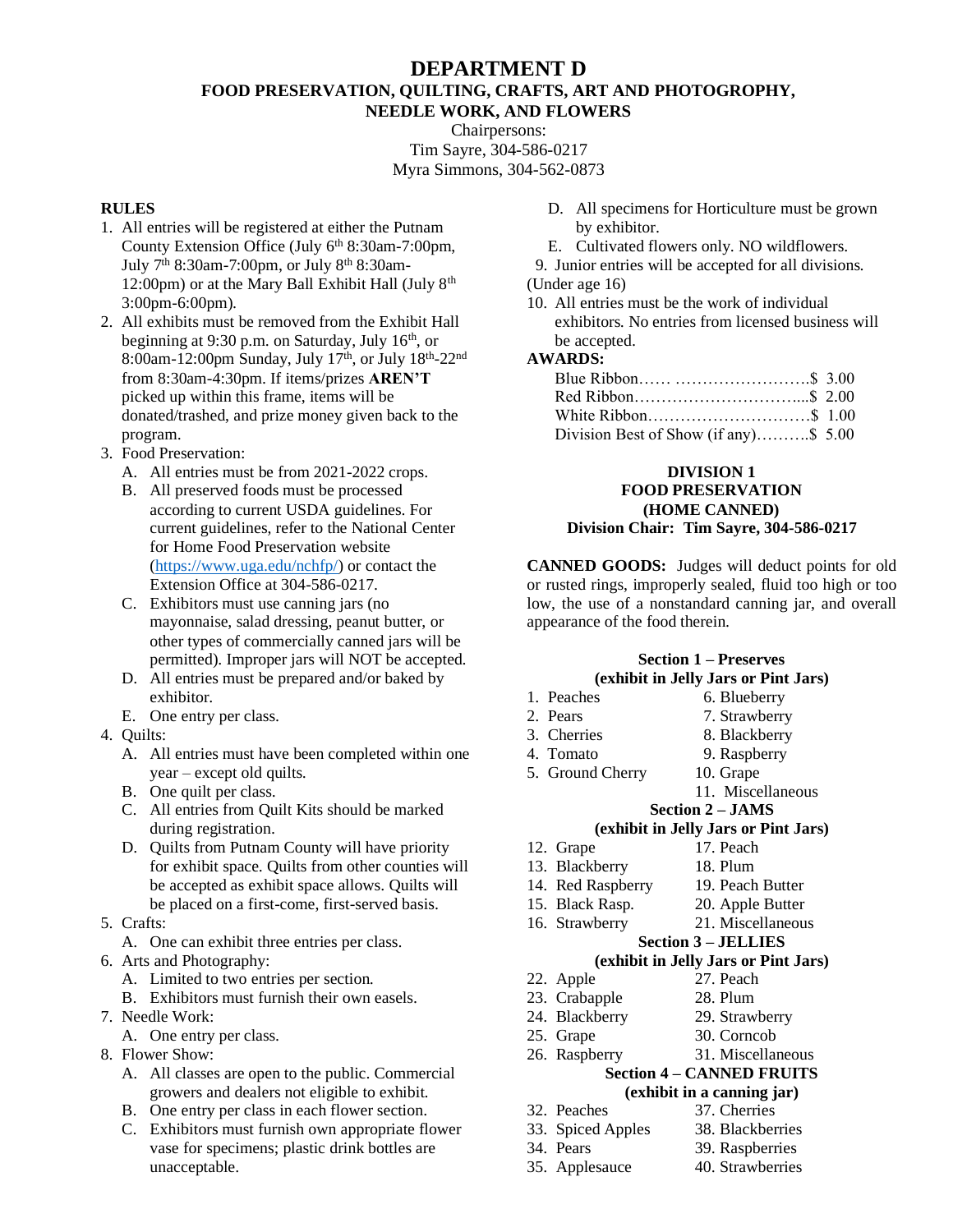36. Apples, quartered 41. Tomatoes 42. Miscellaneous **DRIED FRUITS** 43. Fruits 44. Leathers **Section 5 – Vegetables (exhibits in pint or quart jars) Canned** 45. Corn (pints only) 52. Peppers (red, green) 46. Carrots 53. Sweet Potatoes 47. Beets 54. Tomato Juice 48. Peas 55. Vegetable Soup 49. Beans 56. Squash 50. Lima Beans 57. Pumpkin<br>51. Dried Bean 58. Zucchini 51. Dried Bean 59. Other **Dried** 59. Vegetables 60. Leathers 61. Herbs **Section 6 – PICKLES/SAUCES/CONDIMENTS** 62. Beans 68. Beets 63. Kraut 69. Cukes (sweet) 64. Cukes (dill) 70. Peppers 65. Mixed Relish 71. Salsa 66. Spaghetti Sauce 72. Spaghetti Sauce (with meat) (without meat) 67. Mustard 73. Ketchup **Section 7 – MEAT**

74. Dried Beef 75. Other

# **Section 8 – BAKED GOODS**

- 76. Breads 79. Cakes 77. Cookies 80. Candies
- 78. Pies

#### **DIVISON 2 – QUILTING Division Chairperson: Myra Simmons, 304-562-0873 Section 1 – QUILTS**

- 1. Hand pieced, hand quilted
- 2. Machine pieced, hand quilted
- 3. Hand pieced, machine quilted
- 4. Machine pieced, machine quilted
- 5. Hand appliqued, hand quilted
- 6. Machine appliqued, hand quilted
- 7. Hand appliqued, machine quilted
- 8. Machine appliqued, machine quilted
- 9. Tied quilts or comforters
- 10. Combination quilts (combination of any of the previous methods or other miscellaneous methods in a single quilt)
- 11. Quilts from a kit
- 12. Quilts from pre-printed fabric **Section 2 – BABY QUILTS**
- 13. Any method **Section 3 – QUILTED WALL HANGINGS**
- 14. Any method. **Section 4 – MISCELLANEOUS**
- 15. Pillow Tops
- 16. Place Mats
- 17. Preprinted Fabric items
- 18. Sweatshirt

**Section 5 – GROUP QUILTS** Exhibit Only – Not Judged **Section 6 – OLD QUILTS** Exhibit Only – Not Judged Please tag with estimated date quilt was made and include a brief history.

## **DIVISION 3 – CRAFTS Division Chairperson: Tim Sayre, 304-586-0217**

## **Myra Simmons, 304-562-0873**

- **Section 1** Leather
- **Section 2 –** Metals
- **Section 3 –** Ceramics
	- A. Glaze
	- B. Stains
		- C. Drybrush
- **Section 4 –** Pottery
- **Section 5 –** Wood
- **Section 6 –** Weaving
	- A. Basketry
		- B. Seat Weaving
		- C. Loom Weaving
- **Section 7 –** Handcrafts
- **Section 8 –** Wreaths/Door Hangings
- **Section 9**-Soaps

#### **DIVISION 4 – ARTS AND PHOTOGRAPHY Division Chairperson: Tim Sayre, 304-586-0217 Section 1 - PAINTING**

| 1. Charcoal    | 6. Acrylic             |
|----------------|------------------------|
| $2.$ Ink       | 7. Pastels             |
| 3. Pencil      | 8. Tole Painting       |
| 4. Oil         | 9. Painting on wood or |
| 5. Water Color | metal                  |
|                | 10 Other               |

## **Section 2 – PHOTOGRAPHY**

- 11. Color photographs, any subject
- 12. Black and White photographs, any subject **Section 3 – MISCELLANEOUS ART**
- 13. Sculpture 14. Wood Cuts
	- 15. Other

#### **DIVISION 5 – NEEDLEWORK Division Chairperson: Myra Simmons, 304-562-0873**

Clothing will be judged on general appearance, clean and well pressed. New work and new ideas will be considered. Please bring entries in hangers and in a clear plastic bag.

#### **Section 1 – CHILDREN'S CLOTHING** 1. All Children's Clothing

- **Section 2 – ADULT CLOTHING**
- 2. All Adult Clothing

19. Other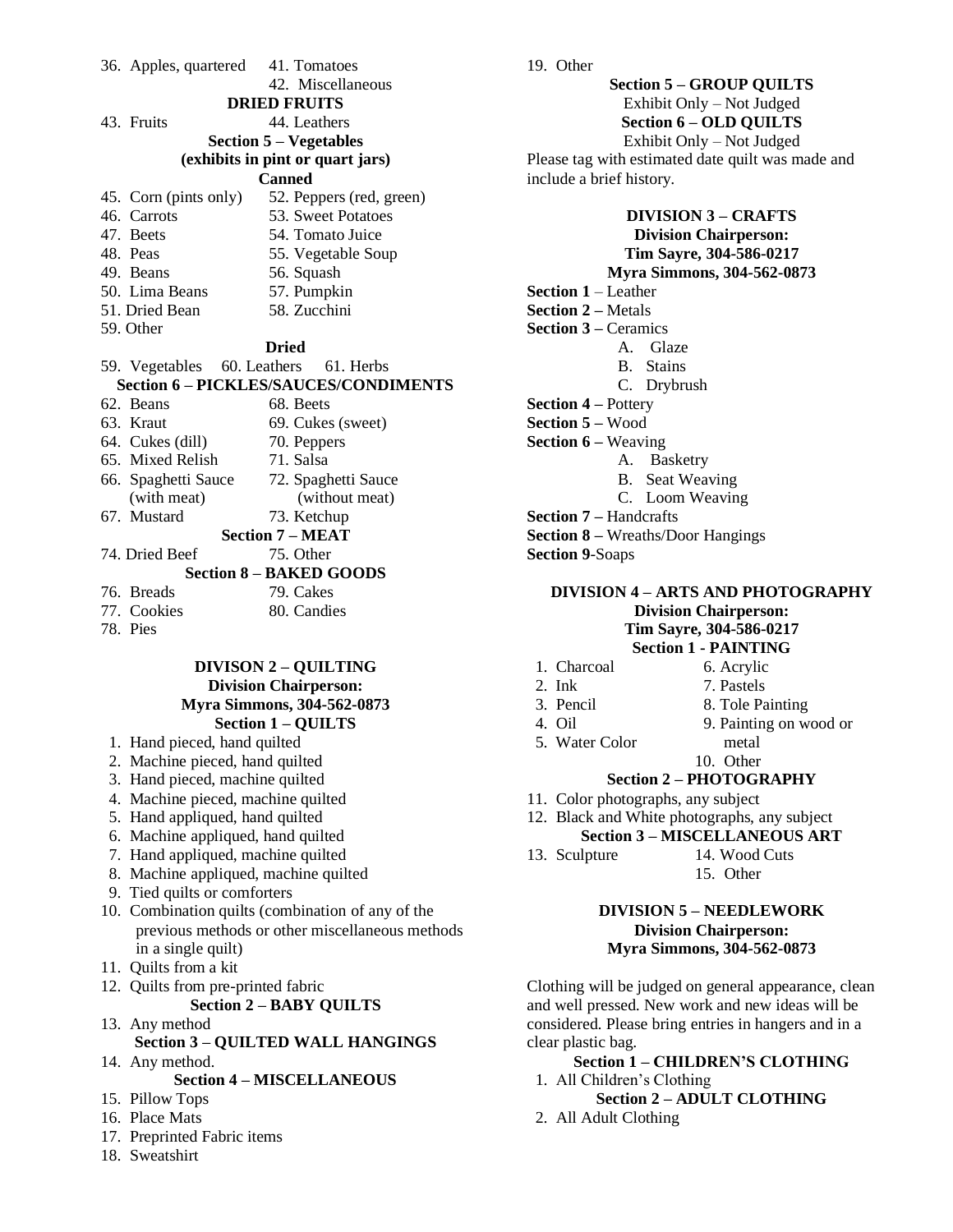## **Section 3 – NEEDLECRAFTS Embroidery, Counted Cross Stitch, Candlewicking, Smocking, Hemstitching, Huck Weaving, Cut Work** 3. Dresser Scarf 9. Tablecloth<br>4. Pillowcases 10. C.C.S. a. 10. C.C.S. a. Aida b. Linen 5. Luncheon Set 11. Pocket Book 6. Pillowcases, 12. Bed Spread sheets 13. Clothing 7. Place Mats 14. Towels (2) 8. Cushions 15. Other **Section 4 – KNITTING** 16. Afghan 19. Infants, Children's 17. Sweater Clothing 18. Mittens, gloves 20. Vest 21. Other **Section 5 – CROCHET OR TATTING** 22. Afghan 27. Pillowcase Edging 23. Bedspread 28. Cushions 24. Tablecloth 29. Pocketbook 25. Sweater 30. Slippers 26. Doily 31. Booties 32. Other **Section 6 – RUGS** 33. All Rugs

**Section 7 – MACRAME**

34. All Macrame Items

#### **DIVISION 6 – FLOWERS Division Chairperson: Myra Simmons, 304-562-0873**

#### **Section 1 – ANNUALS AND PERENNIALS**

|         | (One bloom on one stem unless otherwise noted) |
|---------|------------------------------------------------|
| Class 1 | Chrysanthemum                                  |
|         | a. Large b. Small c. Spray                     |
| Class 2 | Gloriosa Daisy                                 |
| Class 3 | Marigolds                                      |
|         | a. Large b. Dwarf c. Spray                     |
| Class 4 | Phlox (stems, same variety)                    |
| Class 5 | Salvia (sage)                                  |
| Class 6 | Zinnia (3 blooms, same variety)                |
|         | Giant b. Pompom<br>a.                          |
| Class 7 | Everlasting (dried)                            |
|         | (3 blooms, 1 variety)                          |
| Class 8 | Any other annual not listed above              |
| Class 9 | Any other perennial not listed above           |
|         | <b>Section 2 - ROSES</b>                       |
| Class 1 | Hybrid Tea                                     |
|         | (one bloom on one stem, grown disbudded)       |
| Class 2 | Grandiflora, any color                         |
|         | a. Grown disbudded b. Spray                    |
| Class 3 | Floribunda                                     |
|         | (must have more than 3 blooms on stem)         |
| Class 4 | Climbers                                       |
|         | a. White b. Pink c. Blend d. Red               |
| Class 5 | <b>Miniatures</b>                              |
|         | a. White b. Pink c. Blend d. Red               |

## **Section 3 – CORMS, BULBS AND TUBERS**

| Class 1       | Begonia (one stem)                              |
|---------------|-------------------------------------------------|
| Class 2       | Caladium (one stem)                             |
| Class 3       | Canna (one stem)                                |
| Class 4       | Dahlia (one stem)                               |
|               | a. Large b. Dwarf                               |
| Class 5       | Gladiolus (one stem)                            |
|               | Large b. Dwarf<br>a.                            |
| Class 6       | Any other not listed above                      |
|               | <b>Section 4 - FLORAL DESIGN</b>                |
| Class 1       | A floral design not to exceed 20" high, 14"     |
|               | wide, and 10" deep.                             |
|               | Plant materials: All fresh or all dried or      |
|               | combination.                                    |
|               | <b>Section 5 - JUNIOR HORTICULTURE</b>          |
|               | (must be under 16 years of age)                 |
|               | Mark A: 12-16; Mark B: 9-11 years;              |
|               | Mark C: Under 9                                 |
| Class 1       | Cut specimen bloom                              |
|               | Annual b. Perennial<br>a.                       |
| Class 2       | Potted plants                                   |
|               | (pots not to exceed 7 inches)                   |
| Class 3       | Terrariums and planters                         |
|               | <b>Section 6 - POTTED PLANTS IN BLOOM</b>       |
| Class 1       | African Violets (single crown only)             |
|               | Singles b. Doubles c. Ruffled<br>a.             |
| Class 2       | Begonia                                         |
|               | Tuberous b. Wax c. Other<br>a.                  |
| Class 3       | Geranium                                        |
| Class 4       | Any other                                       |
|               | <b>Section 7 - FOILAGE POTTED PLANTS</b>        |
| Class 1       | Begonia                                         |
|               | Tuberous b. Wax c. Other<br>a.                  |
| Class 2       | Coleus                                          |
| Class 3 Ferns |                                                 |
| Class 4       | Sansevieria                                     |
| Class 5       | Vines                                           |
| Class 6       | Cacti                                           |
| Class 7       | Any other foliage plant not listed              |
|               | <b>Class 8 - PLANTERS AND</b>                   |
|               | <b>HANGING CONTAINERS</b>                       |
| Class 1       | Planters (must have 3 or more different plants) |
| Class 2       | <b>Hanging Container</b>                        |
|               | (with all same variety)                         |
| Class 3       | <b>Hanging Container</b>                        |
|               | (with 3 or more different plants)               |
| Class 4       | Any other                                       |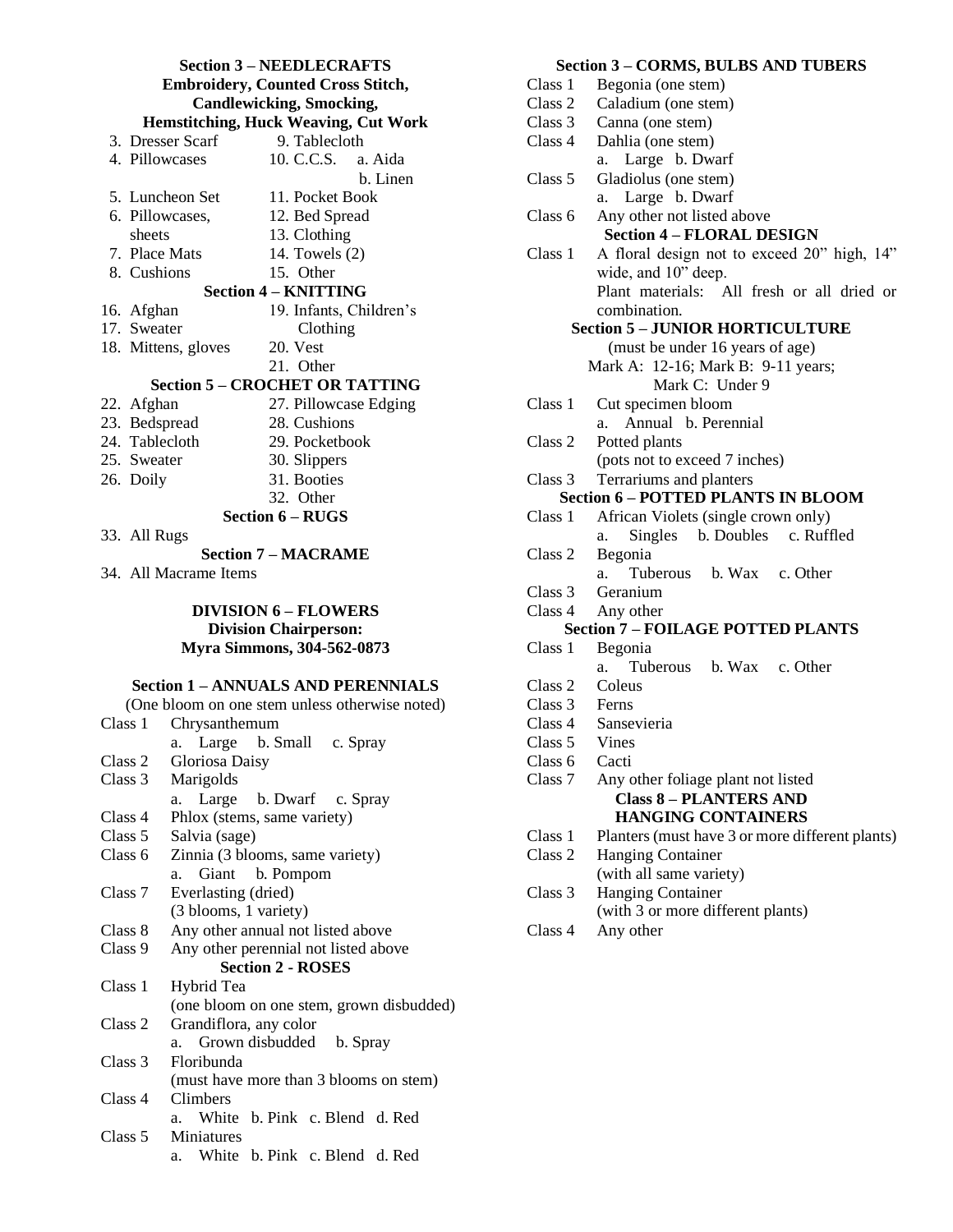## **DEPARTMENT E PUTNAM COUNTY FAIR BAKING COMPETITION Chairperson: Tim Sayre and Chuck Talbott, 304-586-0217**

#### **Registration**

- All entries will be registered at either the Putnam County Extension Office on July 8<sup>th</sup> 8:30am-12:00pm or at the Mary Ball Exhibit Hall on July  $8<sup>th</sup>$ 3:00pm-6:00pm.
- 2. All exhibits must be removed from the Exhibit Hall beginning at 9:30 p.m. on Saturday, July 16<sup>th</sup>, or 8:00am-12:00pm Sunday, July 17<sup>th</sup>, or July 18<sup>th</sup>-22<sup>nd</sup> from 8:30am-4:30pm. Judging will take place at 6:30pm. Participants of the baking contest will not be allowed in the Exhibit Hall during judging. Awards may be picked up during fair week in the Exhibit Hall.

#### **Entries**

1. Entrants may submit only one entry per category. The 2022 baking contest categories are as follows:

- 1. Family Cookie Contest
- 2. Healthy Dessert Contest
- 3. Cake Decorating Contest
- 4. Homemade Cupcake Contest
- 5. Homemade Bread Contest

2. Entries must have a 3"x5" recipe card listing all ingredients.

3. All entries must be made from scratch—NO MIXES allowed.

4. **PLEASE BRING IN DISPOSABLE CONTAINERS.** Containers and baked goods **WILL NOT** be returned to the entrant.

5. All entrants must be individuals or non-profit organizations. No bakery may submit an entry under the bakery's name. However, owners and individual employees may submit their own entries under their own names.

#### **Judging**

1. Specific judging criteria is listed in the individual contest.

2. AWARDS: 1<sup>st</sup> \$3; 2<sup>nd</sup> \$2; 3<sup>rd</sup> \$1; Best of Fair \$5.

3. Winners will be selected based on the highest point accrual. Please see individual contest rules for point categories.

#### **FAMILY COOKIE COMPETITION (Parent/Child, Grandparent/Grandchild, Guardian/Child)**

#### **Special Rules**

1. All cookies must be prepared by the child with the assistance of the parent, grandparent, or guardian.

2. The age of a child must not exceed 12 years of age by July 12, 2022.

- 3. All entries must contain a minimum of six cookies.
- 4. The name/flavor of the cookie must be provided.
- 5. Cookies will be judged based on point accrual. There
- are 100 points possible. Point distribution is as follows:
	- a. Flavor 30 points
- b. Overall appearance 25 points
- c. Moistness and crumb/texture 20 points
- d. Consistency (size and shape) 15 points
- e. creativity (appearance, ingredients, etc.)  $-10$ points

#### **HEALTHY DESSERT COMPETITION Special Rules**

1. Entries will quality in one of five ways:

- 1. A regular dessert recipe was modified to reduce the calorie content by at least 20% through lowering the carbohydrate (sugar) or fat content.
- 2. A regular dessert recipe was modified to provide (per serving) one of the following or at least 10% of the daily value of any vitamin or mineral, 3g or more fiber, or 5g or more protein.
- 3. An original dessert recipe was created that contains no more than 250 calories per serving.
- 4. An original dessert recipe was created that contains (per serving) one of the following: at least 10% of the daily value of any vitamin or mineral, 3g or more fiber, or 5g or more protein.
- 5. A regular or original dessert contains 1 serving of fruit, vegetables, or high protein foods as defined by the USDA My Plate (choosemyplate.gov).

2. Modified recipes must include a recipe card for the original recipe and the modified recipe with all changes highlighted.

3. Recipes that qualify via methods 1-4 must contain a printout of the recipe calorie and nutrient content. Participants may use easy online resources such as [www.fitwatch.com,](http://www.fitwatch.com/) or [www.nutritiondata.self.com.](http://www.nutritiondata.self.com/) Contact chairperson, Tim Sayre (304-586-0217) if you need help.

4. Entries must be considered "baked goods" and must not require refrigeration (i.e., no yogurt parfaits, frozen yogurt cakes, etc.). Entries may include cakes, pies, cookies, etc.

5. Desserts will be judged based on point accrual. There are 100 points possible. Point distribution is as follows:

- a. Meets healthy dessert qualifications 25 points
- b. Flavor  $-20$  points
- c. Overall appearance 20 points
- d. Creativity (ingredients, appearance, etc.)  $-15$ points
- e. Moist ness and crumb/texture 10 points
- f. Consistence (size and shape) 10 points

# **CAKE DECORATING CONTEST**

#### **Special Rules**

1. Cardboard base for cakes must not exceed 13 inches round or square.

2. Any edible or non-edible medium may be used in the decoration of the cake.